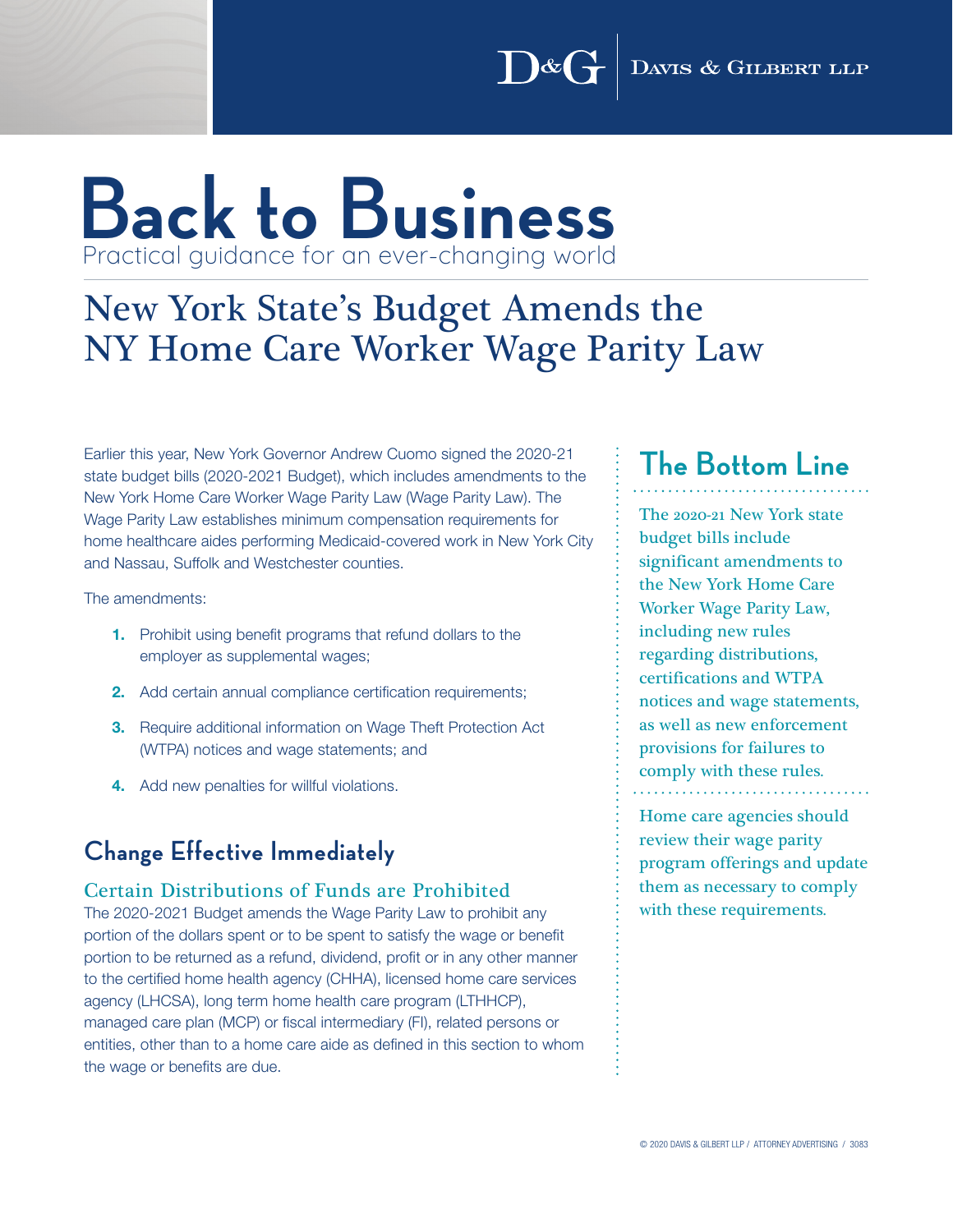# **Back to Business**

### **Changes Effective October 1, 2020**

#### Expanded Annual Certification

The 2020-2021 Budget provides that if a CHHA, LTHHCP or MCP elects to provide home care aide services through contracts with an LHCSA, FI or through other third parties, any of these contracts must include an expanded annual certification to the CHHA, LTHHCP or MCP. This expanded certification must be verified under oath and must include an annual compliance statement of wage parity hours and expenses on a form provided by the New York State Department of Labor (NYDOL), accompanied by an independently-audited financial statement verifying such expenses. A LHCSA, FI or other third party who knowingly signs a false certification shall be charged with perjury under the New York penal code.

Additionally, the CHHA, LTHHCP or MCP must review and assess annual compliance statements and make a written referral to the NYDOL of any reasonably suspected failures of LHCSAs, FIs or other third parties to comply with the Wage Parity Law.

#### Updates to WTPA Notices and Wage Statements

Home care agencies are now required to include wage parity information on a home care worker's notice of pay rate and weekly wage statements under the WTPA. Specifically, these documents must state the benefit portion of the minimum rate of the home care aide's total compensation, to the extent that benefits are used to satisfy the total compensation requirement.

#### Penalties for Wage Parity Law Violations

The 2020-2021 Budget adds that any CHHA, LHCSA, LTHHCP, MCP, FI or other third party that willfully pays less than the stipulated minimums regarding wages and supplements required under the Wage Parity Law will be guilty of a misdemeanor and upon conviction will be subject to the following penalties and fines:

- >> First offense Fine of \$500; imprisonment for not more than 30 days; or both.
- >> Second offense Fine of \$1,000, and the contract on which the violation occurred will be forfeited and all payments under that contract.